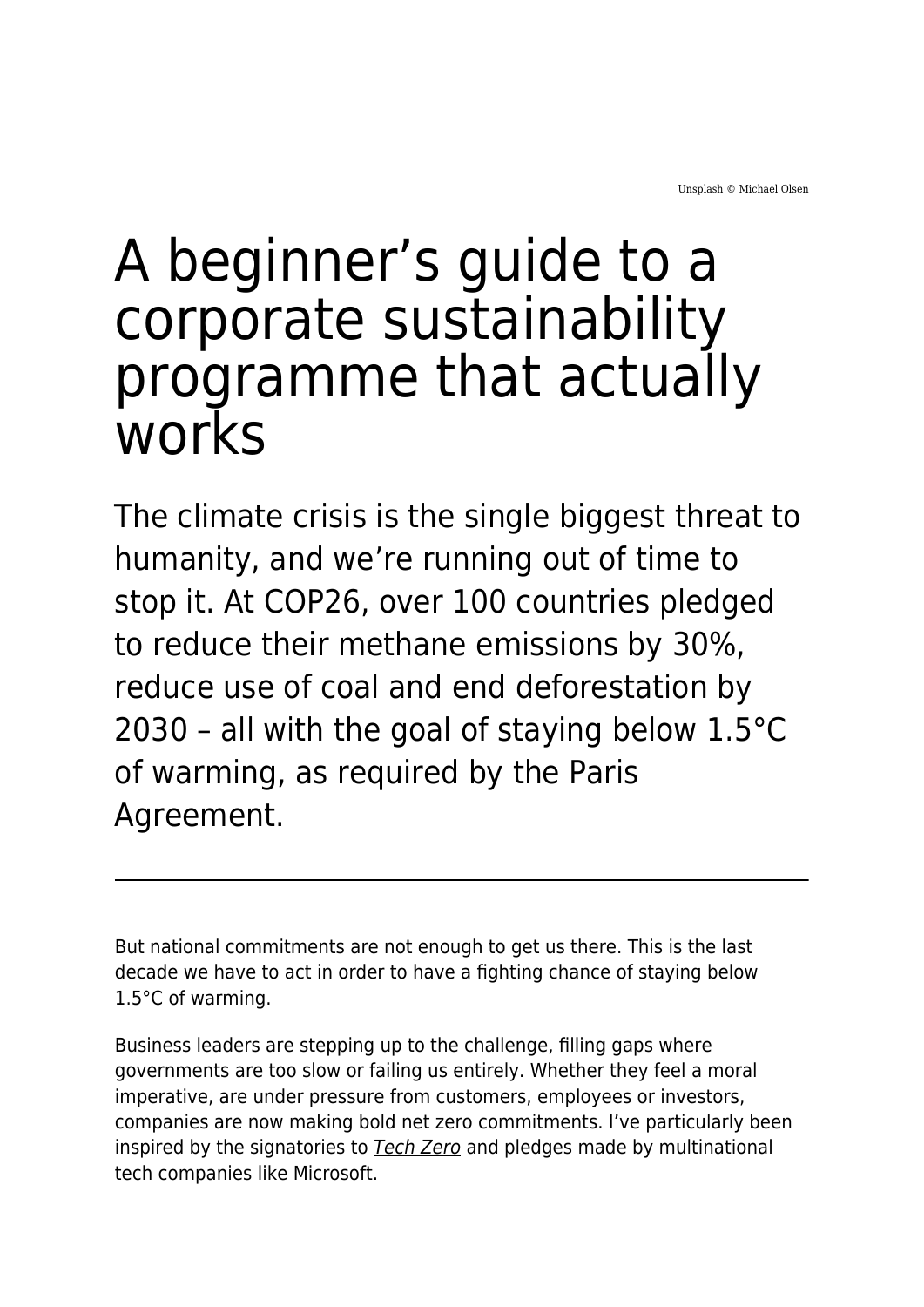## Scoping out the challenge

But how do you make a net zero plan? The first step is to measure your company's carbon footprint. You might have ad-hoc sustainability initiatives like recycling or switching to LED bulbs, but until you measure your carbon footprint, you're guessing in the dark and not knowing the real impact these actions are having.

Everything your company does emits carbon – both in the upstream emissions from the suppliers you choose to buy from, and the downstream emissions of your product usage. The [Greenhouse Gas Protocol](https://ghgprotocol.org/) is the industry-recognised standard for measuring and managing your emissions. They have a concept of the Scopes of your emissions.

Scope 1 and 2 are the emissions directly in your control, such as your fleet of vehicles and the electricity you purchase for your office. Scope 3 is all other upstream and downstream emissions, and any credible net zero plan must account for Scope 3, as it's these purchasing decisions in your value chain that could have a real impact on the planet.

In fact, more than 80% of your emissions will be in Scope 3, in your employees' emissions as they work from home, for example.

Any credible net zero plan must include these Scope 3 emissions in its measurement of your carbon footprint. Anything less is greenwashing.

Many companies have a volunteer sustainability committee who are passionate about helping their company's sustainability initiatives. I'd recommend giving them a budget to work with an expert to help you measure your carbon footprint, as it can take more than two months for a non-expert to get their head around the complex process of measuring carbon emissions.

If you don't have the budget to use a carbon accounting service, a great rule of thumb is to look at your accounting spend, as it'll roughly map your biggest source of carbon emissions. But don't let perfect be the enemy of good – it's more important to start somewhere with the commitment of improving over time. When you can't get real data, use your best guess or industry averages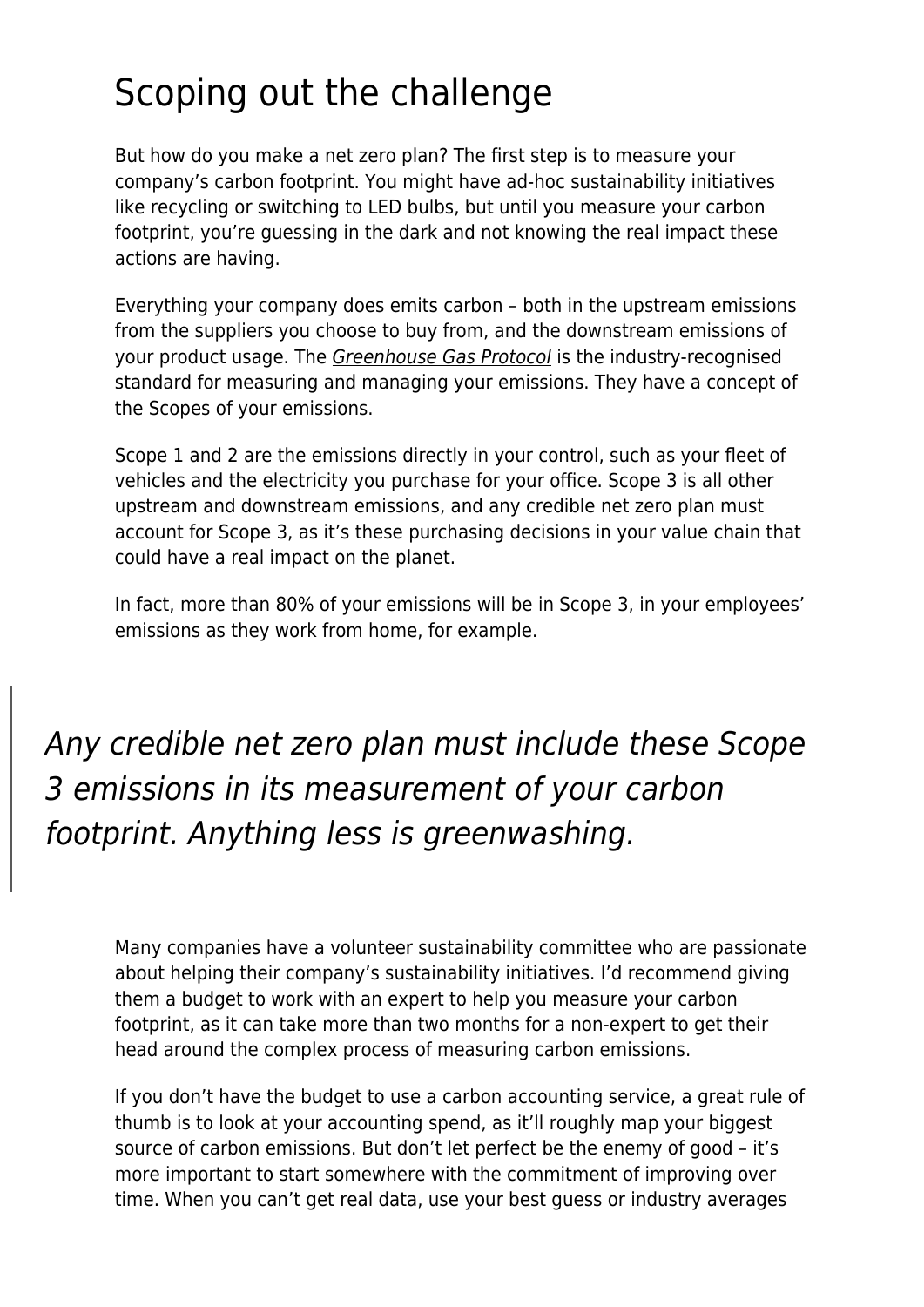and know you will improve it the next time around.

Unsplash © Nicholas Doherty

## Think outside the box

Once you have your carbon footprint baseline, you have a starting point from which to get to net zero. The next important step is to identify the biggest actions you can take to reduce your emissions. Look at your top categories of emissions (hint: it will likely be employee emissions as they work from home, your online advertising spend, hiring consultants, business travel, purchases and procurement, food and drink, and Cloud usage), and come up with a plan to reduce those emissions.

We've found that most of our customers can reduce by up to 25% with a few big changes, but as all businesses and teams are unique, there is no-one-sizefits-all plan for how to reduce your emissions. It's time to get creative around new policies or incentives, like giving people a day off to switch to a renewable energy provider or enforcing a minimum distance below which you take the train rather than plane for business trips. As you test out these policies, remember to re-measure your emissions to see their impact.

#### Set clear deadlines, as the planet can't wait

Setting your net zero target date will involve making a plan for the year-onyear emissions reductions you can commit to in order to get to net zero. As a planet, we need to hit net zero emissions by 2050 in order to stay below 1.5C warming. But as an individual business, you can and must do better. We advise tech companies to set an ambitious target of 2030, which requires you to reduce your emissions by 25% every year until 2030.

#### Invest in the technologies that work

The offsets you purchase have a real impact on the credibility of your net zero plan. In the world of conventional offsets – renewables, clean cookstoves, and forestry protection – you essentially pay others to stop emitting carbon dioxide. But in the world of net zero, these offsets don't count. If your company emits a ton and you pay someone else to stop emitting, your ton of carbon dioxide is still out there warming the planet.